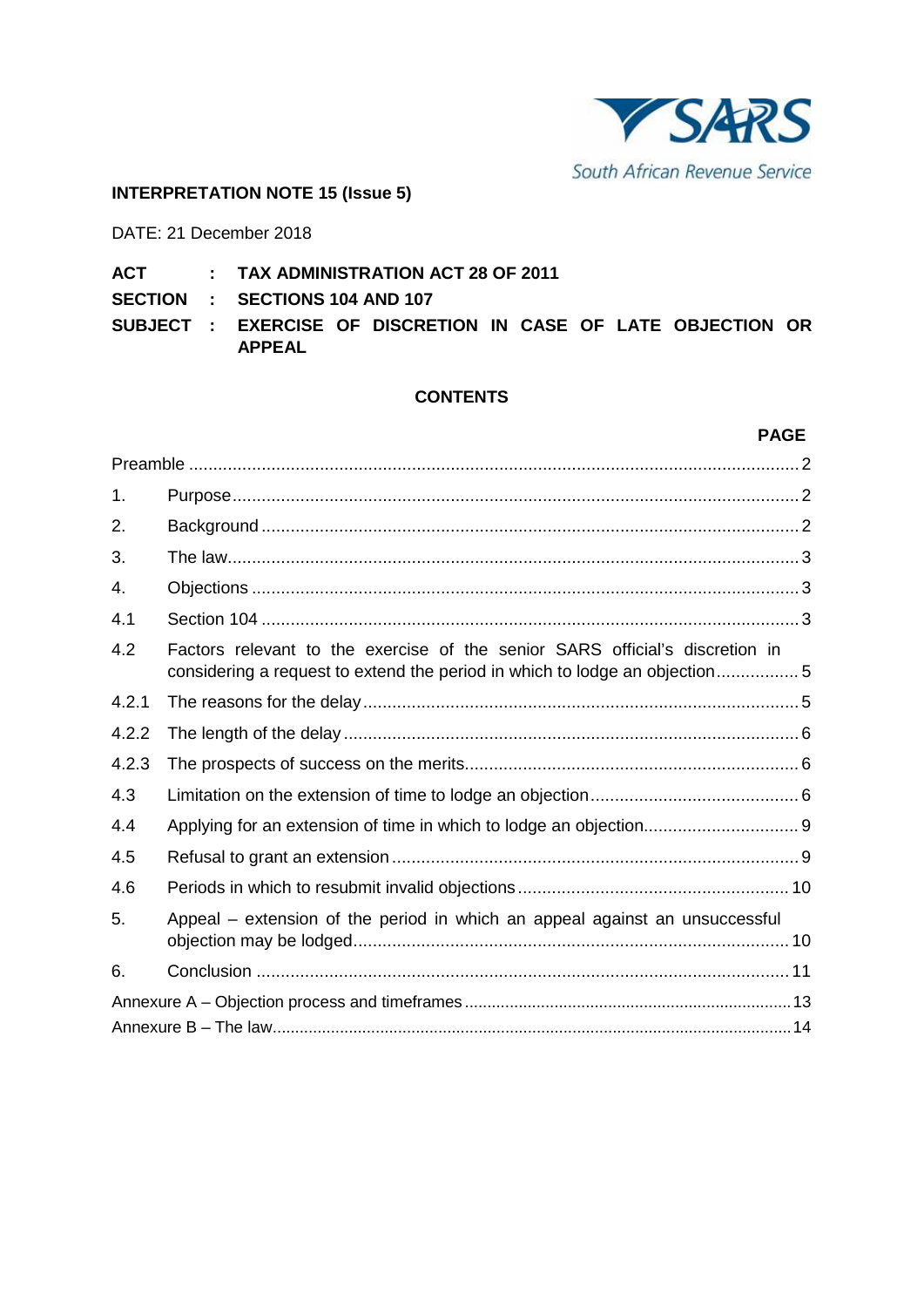# <span id="page-1-0"></span>*Preamble*

In this Note unless the context indicates otherwise –

- **"assessment"** means an assessment as defined in section 1, namely, the determination of the amount of a tax liability or refund, by way of selfassessment by the taxpayer or assessment by SARS;
- **"decision"** means a decision referred to in section 104(2);
- **"Income Tax Act"** means the Income Tax Act 58 of 1962;
- **"rules"** mean the rules referred to in section 103 which were made by the Minister, after consultation with the Minister of Justice and Constitutional Development, and published in Government Notice 550 in the *Government Gazette* 37819 of 11 July 2014;
- **"section"** means a section of the TA Act;
- **"senior SARS official"** means a senior SARS official referred to in section 6(3);
- **"TA Act"** means the Tax Administration Act 28 of 2011;
- **"taxpayer"** means a "taxpayer" as defined in section 151; and
- any other word or expression bears the meaning ascribed to it in the TA Act.

# <span id="page-1-1"></span>**1. Purpose**

This Note provides guidance on the factors that a senior SARS official will take into account when deciding whether to extend the period for lodging an objection under section 104(4) or an appeal under section  $107(2)$ . It also serves to highlight that the period during which an objection or appeal may be lodged is limited.

## <span id="page-1-2"></span>**2. Background**

A taxpayer who is aggrieved –

- by an assessment made on the taxpayer; or
- by certain decisions made under the TA Act or tax Acts, $<sup>1</sup>$  $<sup>1</sup>$  $<sup>1</sup>$ </sup>

may object to and appeal against those assessments or decisions under the TA Act.

An objection against an assessment or decision must be lodged in the manner, under the terms and within the period prescribed in the rules.<sup>[2](#page-1-4)</sup>

A person whose objection has been disallowed may appeal to the tax board or tax court against that outcome and in such event the appeal must be lodged in the manner, under the terms and within the periods prescribed in the TA Act and the rules.[3](#page-1-5)

A senior SARS official may, within prescribed limits, extend the period prescribed in the rules within which an objection or appeal must be lodged.

<span id="page-1-3"></span> $\frac{1}{2}$  Section 104(2).

<span id="page-1-4"></span> $\frac{2}{3}$  Section 104(3).

<span id="page-1-5"></span>Section 107(1).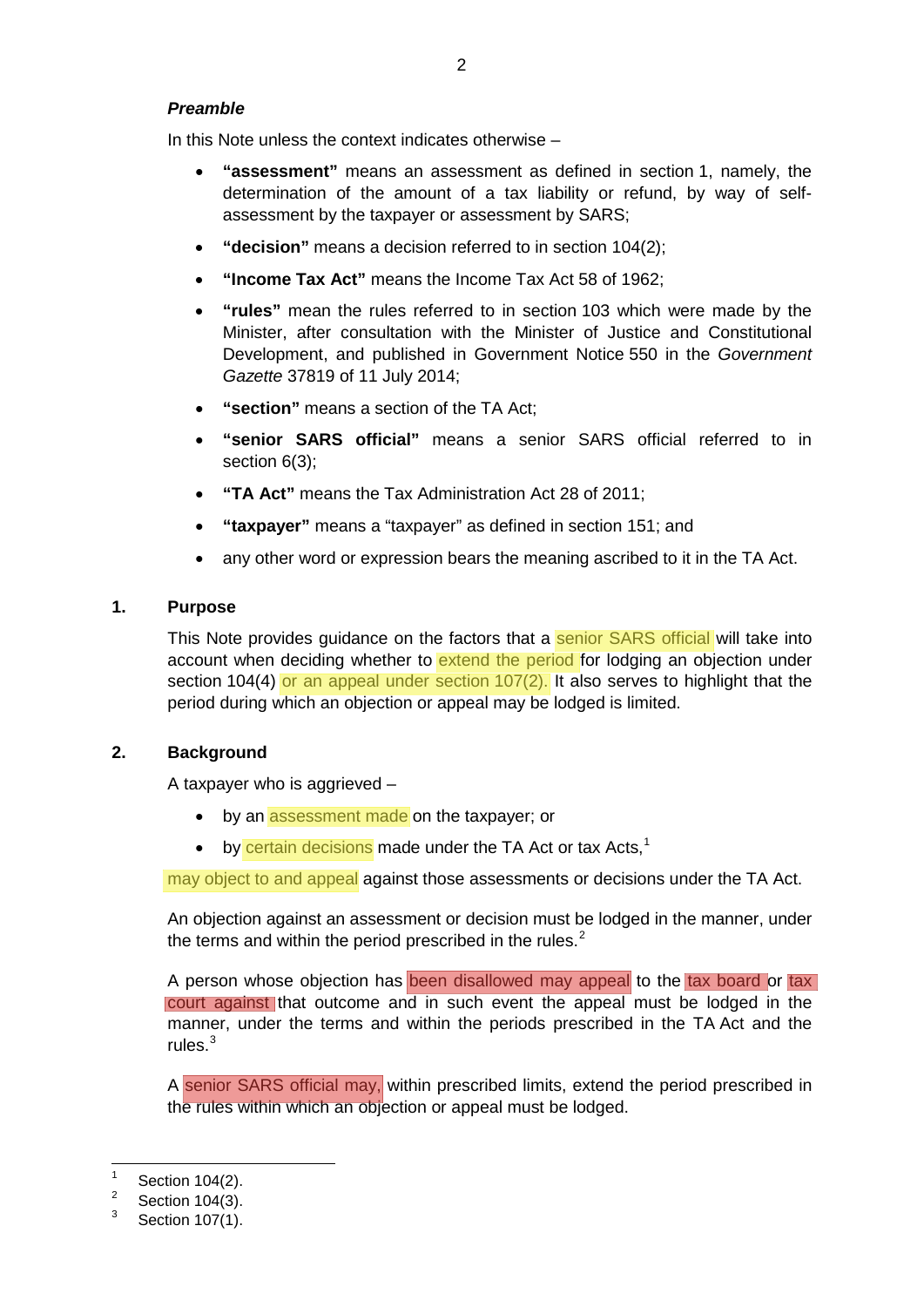The objection and appeal procedures, which are contained in the TA Act and the rules, apply to any dispute under, amongst others, the following tax Acts<sup>[4](#page-2-3)</sup> administered by the Commissioner:

- Diamond Export Levy Act 15 of 2007
- Diamond Export Levy (Administration) Act 14 of 2007
- Employment Tax Incentive Act 26 of 2013
- Estate Duty Act 45 of 1955
- Income Tax Act 58 of 1962
- Mineral and Petroleum Resources Royalty Act 28 of 2008
- Mineral and Petroleum Resources Royalty (Administration) Act 29 of 2008
- Securities Transfer Tax Act 25 of 2007
- Securities Transfer Tax Administration Act 26 of 2007
- Skills Development Levies Act 9 of 1999
- Tax Administration Act 28 of 2011
- Transfer Duty Act 40 of 1949
- Unemployment Insurance Contributions Act 4 of 2002
- Value-Added Tax Act 89 of 1991

The Customs and Excise Act 91 of 1964 contains its own provisions relating to dispute resolution.

## <span id="page-2-0"></span>**3. The law**

The relevant sections of the TA Act and the rules are reproduced in **[Annexure](#page-13-0) B**.

# <span id="page-2-1"></span>**4. Objections**

## <span id="page-2-2"></span>**4.1 Section 104**

Section 104(3) stipulates the requirements for a valid objection. It requires that the objection must be lodged in the manner, under the terms and within the period prescribed in the rules.

An aggrieved taxpayer may, before lodging an objection, request the reasons for the assessment as provided for under rule  $6(1)$ . Under rule  $6(2)$  this request must –

- be in the prescribed form and manner;
- specify the taxpayer's delivery address; and
- be delivered to SARS within  $30$  days from the date of assessment.<sup>[5](#page-2-4)</sup>

<span id="page-2-3"></span>The term "tax Act" is defined in section 1 and means the TA Act or an Act, or portion of an Act, referred to in section 4 of the SARS Act, excluding the Customs and Excise Act.

<span id="page-2-4"></span><sup>5</sup> See **[Annexure](#page-13-0) B** for the definition of "date of assessment".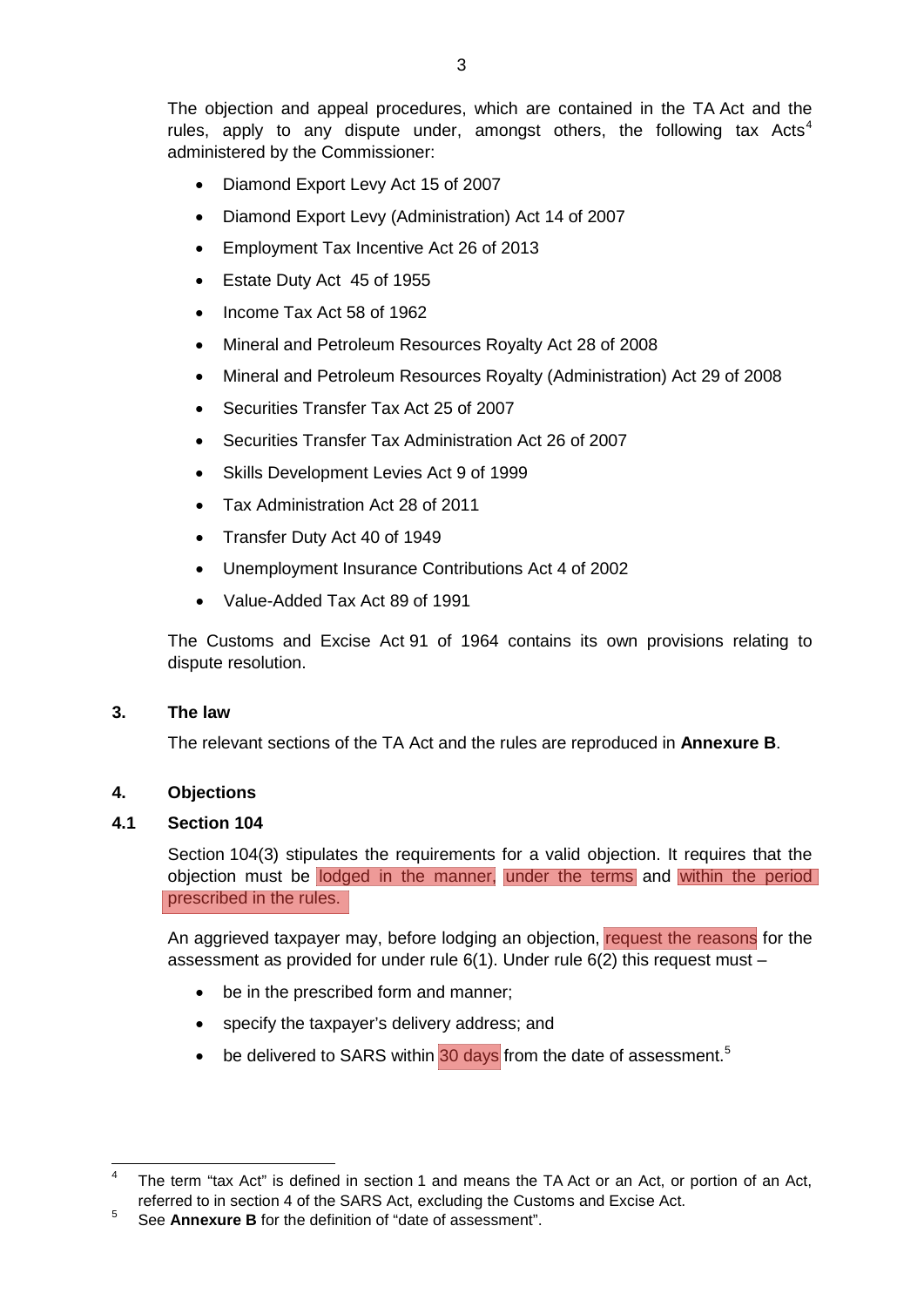Rule 7 deals with objections and, more specifically, provides the manner and terms for lodging a valid objection. Rule 7(1) deals with the timing of the objection and provides that a notice of objection must be delivered to the Commissioner within 30 days after –

- the date of the assessment or decision when no reasons for the assessment are requested by the taxpayer;
- the delivery of a notice by SARS under rule  $6(4)$  stating that adequate reasons for the assessment had been provided; or
- the delivery of a notice by SARS providing the reasons for the assessment as requested by a taxpayer under rule 6.

The term "day", as defined in rule 1, means –

"a 'business day' as defined in section 1 of the [TA] Act".

The term "business day" is defined in section 1 as  $-$ 

"a day which is not a Saturday, Sunday or public holiday, and for purposes of determining the days or a period allowed for complying with the provisions of Chapter 9, excludes the days between 16 December of each year and 15 January of the following year, both days inclusive;".

Since the term "day" in the rules means a "business day" as defined in the TA Act, "business day" will be used for purposes of this Note.

An objection that is *not lodged* within the time limit of 30 business days will generally be regarded by SARS as an *invalid objection*.<sup>[6](#page-3-0)</sup> Under section 104(4), a senior SARS official<sup>[7](#page-3-1)</sup> may extend the period for lodging an objection if satisfied that reasonable grounds exist for the delay in lodging the objection. $8$  The extension will run from the expiry of the 30 business day period stipulated in the rules, irrespective of when the request is made or granted. A taxpayer may, for example, request an extension if that taxpayer was not in a position to fully formulate and substantiate the grounds of objection within 30 business days because of outstanding information or documentation which would be received only after the expiry of that period.

The TA Act does not prescribe the manner in which the discretion to extend the period for lodging an objection under section 104(4) should be exercised. The senior SARS official's decision must comply with the requirements for administrative justice which are contained in section 33 of the Constitution of the Republic of South Africa<sup>[9](#page-3-3)</sup> read with the Promotion of Administrative Justice Act. [10](#page-3-4) In particular, the senior SARS official's decision must be reasonable. Essentially, for a decision to be reasonable, the senior SARS official is required to consider all relevant matters. In considering the limitation of constitutional rights, the Constitutional Court held that there is no absolute standard which can be laid down for determining reasonableness and necessity and that, although principles can be established, the

<span id="page-3-1"></span><span id="page-3-0"></span><sup>&</sup>lt;sup>6</sup> Rule 7(1), (2) and (4).<br><sup>7</sup> Section 6(3) requires powers and duties exercised by a senior SARS official to be exercised by the Commissioner, a SARS official with specific written authority from the Commissioner or a SARS official occupying a post designated by the Commissioner.

<span id="page-3-2"></span><sup>&</sup>lt;sup>8</sup> See **4.3** for the limitations relating to the period of the extension.

<span id="page-3-3"></span><sup>108</sup> of 1996.

<span id="page-3-4"></span><sup>10</sup> 3 of 2000.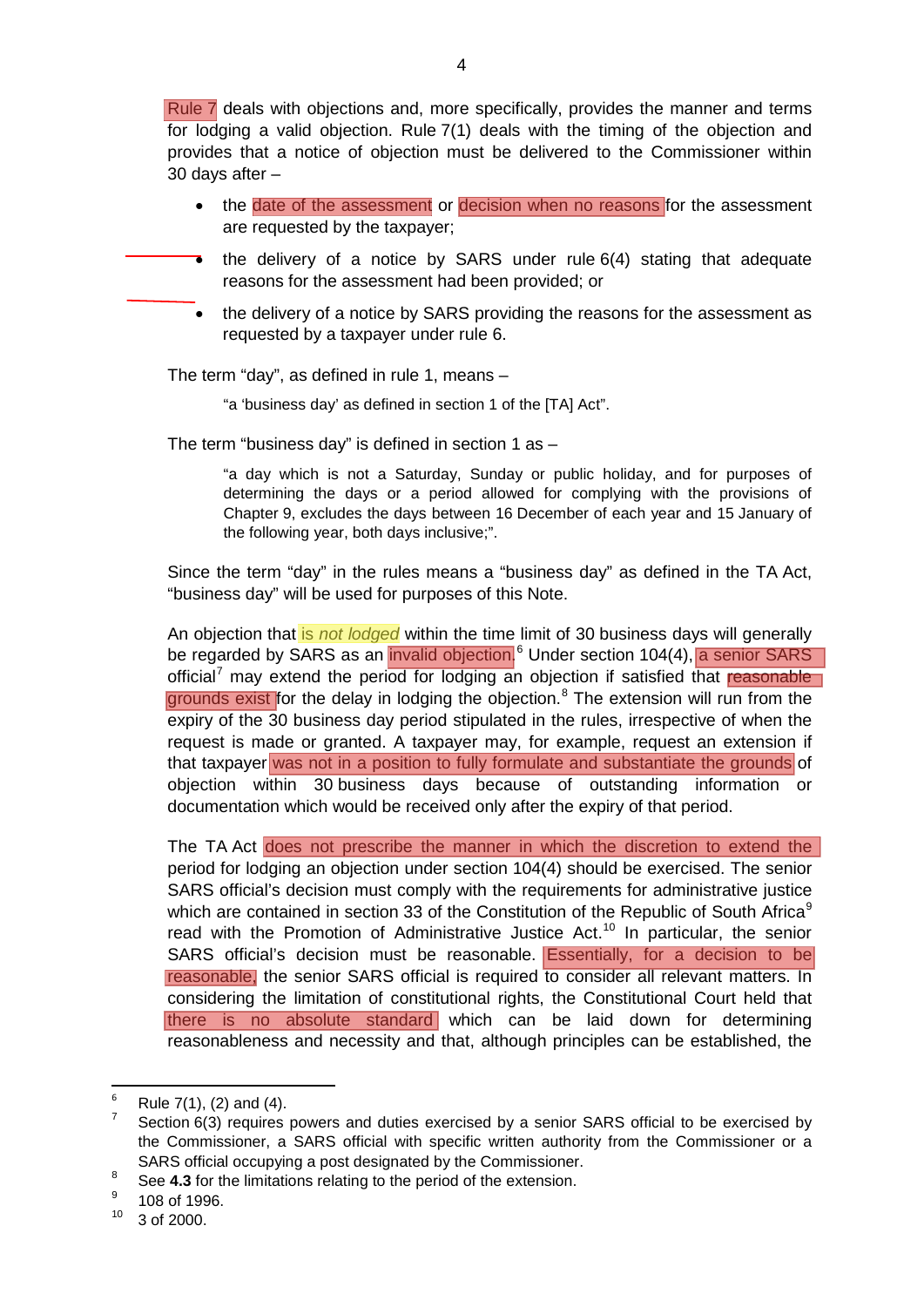application of those principles to particular circumstances can be done only on a case-by-case basis.<sup>[11](#page-4-2)</sup>

For the purpose of considering an extension of the period for lodging an objection, the senior SARS official is required to consider all relevant matters. These would include –

- the reasons for the delay;
- the length of the delay;
- the prospects of success on the merits; and
- any other relevant factor, for example, SARS's interest in the determination of the final tax liability in view of the broader public interest relating to budgeting and fiscal planning.

Despite these factors being relevant to the exercise of a discretion, they are neither all-embracing nor individually decisive and each case must be considered on its merits.

# <span id="page-4-0"></span>**4.2 Factors relevant to the exercise of the senior SARS official's discretion in considering a request to extend the period in which to lodge an objection**

#### <span id="page-4-1"></span>**4.2.1 The reasons for the delay**

A request for an extension of the period in which to lodge an objection must state the actual circumstances and the reasons for failure to lodge the objection in full within the time limit. Without detailed reasons being furnished, the senior SARS official will not be in a position to exercise the discretion to extend the period in which to lodge the objection.

For example, the requirement of reasonable grounds (see **[4.1](#page-2-2)**) will generally be met if the delay was caused as a result of circumstances beyond the taxpayer's control. Such circumstances may include, for example, a delay as a result of illness of the taxpayer or the taxpayer's representative, the taxpayer being abroad at the time of the issue of the notice of assessment or postal delays. Whether or not these circumstances amount to exceptional circumstances and therefore support an extension exceeding 30 days (see **[4.3](#page-5-2)**) will depend on the facts and detail of the particular case.

Circumstances which can constitute reasonable or exceptional grounds are not limited to the examples given above. It is impractical to give a list of circumstances which will always constitute reasonable or exceptional grounds. Taxpayers must consider their particular facts and circumstances and identify circumstances which support the request for an extension in which to submit an objection, including the period of requested extension. Each case must be considered on its merits.

The following are examples of situations which will not be regarded as a sufficient reason for failure to comply with the requirements of the TA Act in submitting an objection on time:

• Ignorance of the law with regard to the period within which an objection must be lodged.

<span id="page-4-2"></span><sup>11</sup> *<sup>S</sup> v Makwanyane* 1995 6 BCLR 665 (CC), 1995 (3) SA 391(CC) at 436.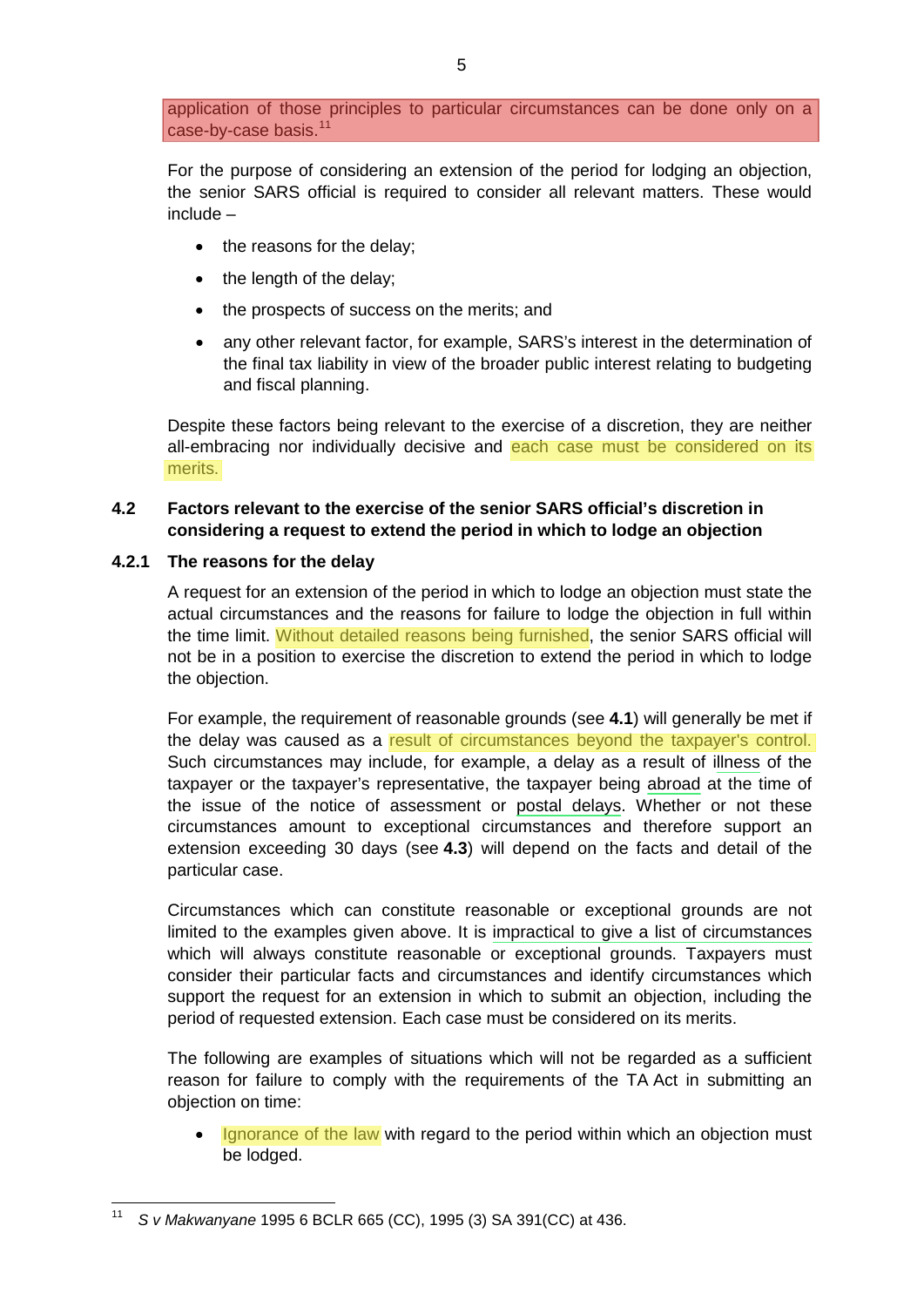• Failure without good cause by the taxpayer's tax practitioner to lodge the objection on time. The use of a tax practitioner does not absolve the taxpayer from the responsibility of complying with the TA Act.<sup>[12](#page-5-3)</sup>

## <span id="page-5-0"></span>**4.2.2 The length of the delay**

In addition to the reasons for the delay (see **[4.2.1](#page-4-1)**), the taxpayer must justify the period of the delay and the extension sought. The longer the extension sought, the more likely it is that the justification and supporting evidence will need to be more detailed. The extension of the period for lodging an objection is not a right and it is therefore incumbent upon the taxpayer to substantiate the request for the extension.

## <span id="page-5-1"></span>**4.2.3 The prospects of success on the merits**

A senior SARS official will take into consideration the fact that an objection may have a good prospect of success. *However*, the strength of a taxpayer's case and the validity of the grounds of objection are not decisive factors and do not detract from the taxpayer's obligation to furnish acceptable reasons for the delay in lodging an objection. In *Mtshali & Others v Buffalo Conservation 97 (Pty) Ltd*[13](#page-5-4) the court confirmed that the prospect of success is one of the factors which must be weighed against all the factors but that there are instances in which condonation should not be granted even if there are reasonable prospects of success, for example, a flagrant and gross disregard of the rules.

## In ITC 1777, Galgut DJP stated the following:<sup>[14](#page-5-5)</sup>

"In an application to set aside a default judgment or for condonation of a party's failure to comply with a rule of court in time, our law requires the party concerned to show 'good cause' for his failure to take the necessary step timeously. To show good cause he must not only explain the reason for his failure. He must also show that he has a reasonable prospect of success on the merits of the litigation at issue; he must have what is called a *prima facie* case … In these regards the reported cases establish the approach that the stronger the party's case is on his prospects of success, the more lenient the court will be in regard to the excuses for his default; and conversely, the weaker his explanation for his default, the stronger his prospects of success on the merits, in the abovesaid sense, must be."

## <span id="page-5-2"></span>**4.3 Limitation on the extension of time to lodge an objection**

Section 104(5) places a limitation on the extension of time that a senior SARS official may grant for the lodging of an objection. The extension of the period for lodging an objection is prohibited –

• for a period exceeding  $30^{15}$  $30^{15}$  $30^{15}$  business days unless a senior SARS official is satisfied that exceptional circumstances exist which gave rise to the delay. If there are exceptional circumstances, the period will be extended for more than 30 business days but not exceeding the three years mentioned below. The 30 business days are calculated from the end of the 30-day period referred to in **[4.1](#page-2-2)**. In other words, the period for lodging an objection may not exceed 60 business days after the date of assessment or decision, the

<span id="page-5-3"></span> $12$  Section 153(3).

<span id="page-5-5"></span><span id="page-5-4"></span><sup>&</sup>lt;sup>13</sup> (250/2017) [2017] ZASCA 127 (29 September 2017).<br><sup>14</sup> (2004) 66 SATC 328 (N) at 333.

<span id="page-5-6"></span>Section 104(5) was amended by section 57 of the Tax Administration Laws Amendment Act 16 of 2016 with effect from 19 January 2017. Before the amendment, this period was 21 days.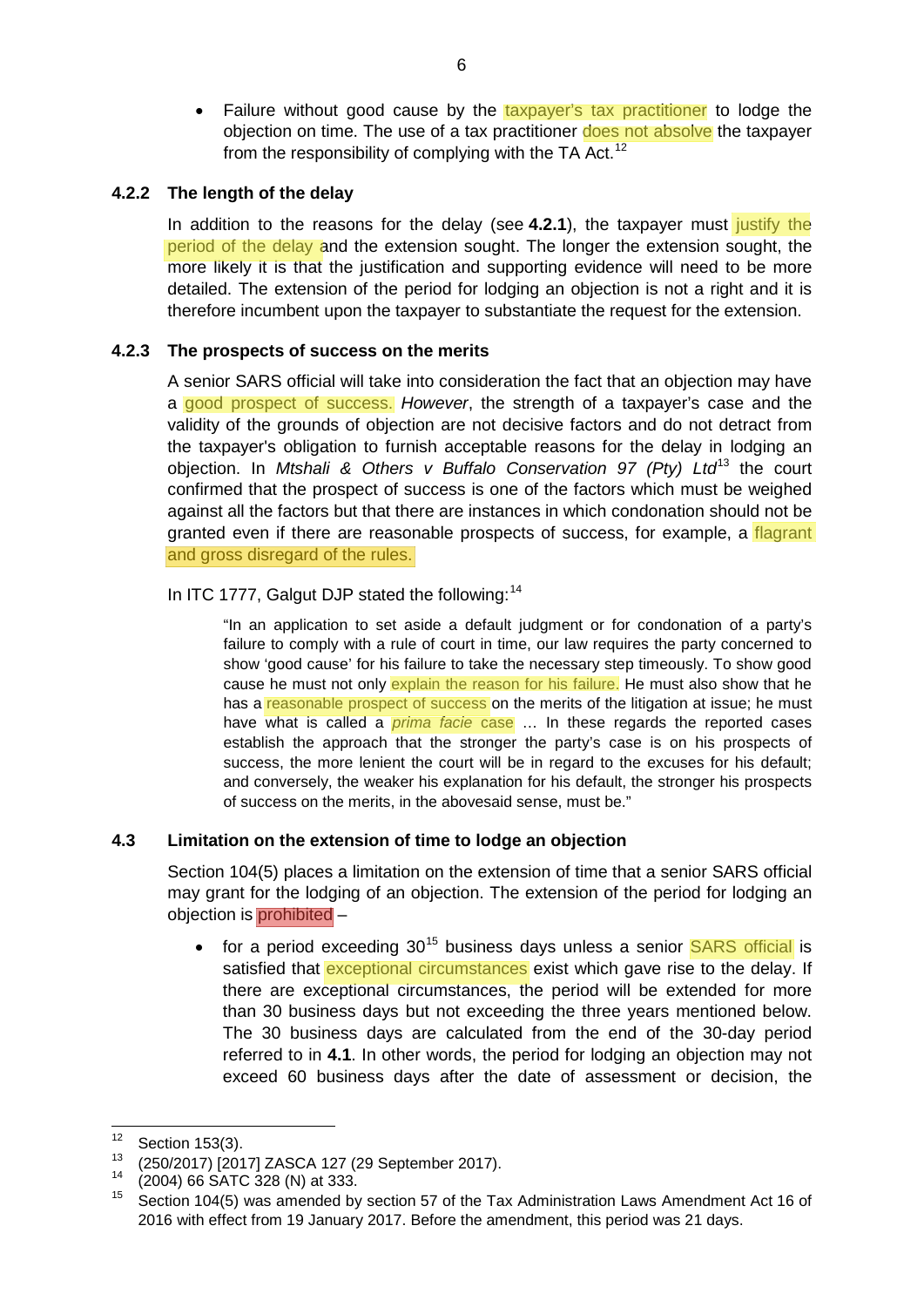delivery of a notice under rule 6(4) or the delivery of the notice providing the reasons for the assessment under rule 6;

- if more than three years have lapsed from the date of the assessment or the decision; or
- if the grounds for the objection are based wholly or mainly on a change in a practice generally prevailing which applied on the date of the assessment or decision.

The term "exceptional circumstances" is not defined for the purposes of section 104. Consideration must therefore be given to its ordinary grammatical meaning, taking into account the context in which it appears and the purpose to which it is directed.

The online *Oxford Dictionaries*[16](#page-6-0) defines the word "exceptional" as follows:

"1 Unusual; not typical."

The circumstances referred to must thus be of such a nature that they would be considered as being something out of the ordinary and of an unusual nature. In a criminal bail case, the Constitutional Court was required to consider what constituted exceptional circumstances and stated the following:<sup>[17](#page-6-1)</sup>

"In this regard I am not persuaded that there is any …validity in the complaint raised … that the term 'exceptional circumstances' is so vague that an applicant … does not know what it is that has to be established. … In any event, one can hardly expect the lawgiver to circumscribe that which is inherently incapable of delineation. If something can be imagined and outlined in advance, it is probably because it is not exceptional."

In a shipping case involving the Admiralty Jurisdiction Regulation Act 105 of 1983, Thring J stated that the following points emerged from an examination of the authorities:[18](#page-6-2)

"1. What is ordinarily contemplated by the words 'exceptional circumstances' is something out of the ordinary and of an unusual nature; something which is excepted in the sense that the general rule does not apply to it; something uncommon, rare or different; 'besonder', 'seldsaam', 'uitsonderlik', or 'in hoë mate ongewoon'.

2. To be exceptional the circumstances concerned must arise out of, or be incidental to, the particular case.

3. Whether or not exceptional circumstances exist is not a decision which depends upon the exercise of a judicial discretion: their existence or otherwise is a matter of fact which the Court must decide accordingly.

4. Depending on the context in which it is used, the word 'exceptional' has two shades of meaning: the primary meaning is unusual or different; the secondary meaning is markedly unusual or specially different.

5. Where, in a statute, it is directed that a fixed rule shall be departed from only under exceptional circumstances, effect will, generally speaking, best be given to the intention of the Legislature by applying a strict rather than a liberal meaning to the

<sup>16</sup> **<https://en.oxforddictionaries.com/definition/exceptional>** [Accessed 20 November 2018].

<span id="page-6-1"></span><span id="page-6-0"></span><sup>17</sup> *S v Dlamini; S v Dladla & others; S v Joubert; S v Schietekat* 1999 (7) BCLR 771 (CC), 1999 (4) SA 623 (CC) at 669.

<span id="page-6-2"></span><sup>18</sup> *MV AIS Mamas Seatrans Maritime v Owners, MV AIS Mamas, And Another* 2002 (6) SA 150 (C) at 156 - 157. See also *S v Peterson* 2008 (2) SACR 355 (C).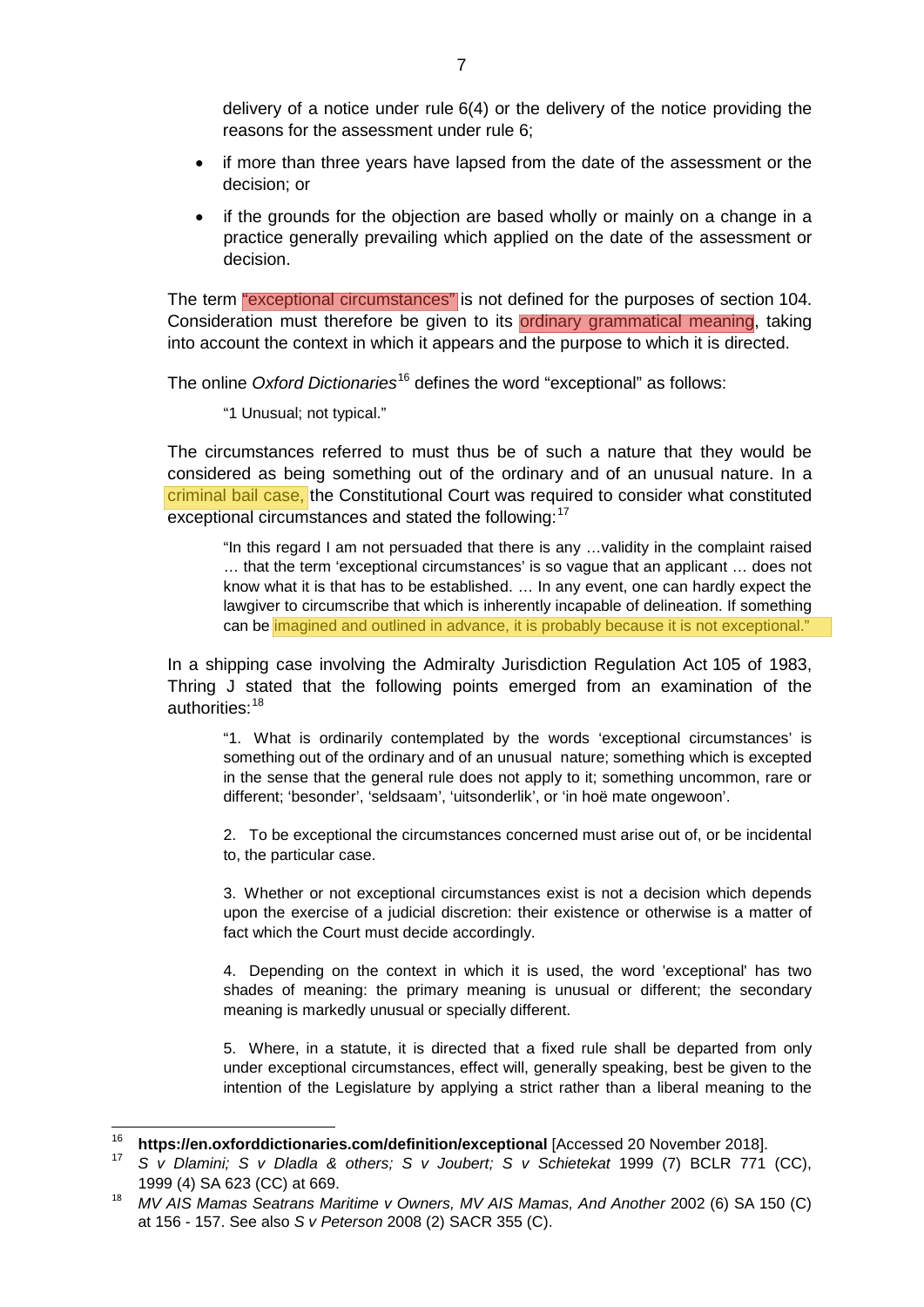phrase, and by carefully examining any circumstances relied on as allegedly being exceptional."

It is impractical to give a list of circumstances which will either always constitute or not constitute exceptional grounds. Taxpayers must consider their particular facts and circumstances and identify appropriate circumstances. Each case must be considered according to its merits in order to determine whether the reasons for requesting an extension of more than 30 business days are exceptional and justify the requested extension.

For example, exceptional circumstances may include –

- a natural or human-made disaster:
- a civil disturbance or disruption in services;
- a serious illness or accident; and
- serious emotional or mental distress.

The mere existence of one of these factors is not sufficient. The taxpayer would need to demonstrate that the factor was the reason for the delay.

In the criminal bail case mentioned above, it was also stated that:<sup>[19](#page-7-0)</sup>

"In requiring that the circumstances proved be exceptional, the subsection does not say they must be circumstances above and beyond, and generically different from those enumerated."

In the context of this case, under section 60(11)(*a)* of the Criminal Procedure Act 51 of 1977, an accused could not be granted bail unless such person satisfied the court that exceptional circumstances existed which in the interests of justice permitted such person's release on bail. The example the court gave to expand on the statement in the quote above was that an accused could establish that there were exceptional circumstances relating to such person's emotional condition which rendered it in the interests of justice that release on bail be permitted notwithstanding the severity of the case. The point being made is that an ordinary circumstance, such as emotional condition, can be present to an exceptional degree and give rise to exceptional circumstances.<sup>[20](#page-7-1)</sup> This is not to suggest that it is easy hurdle to overcome, but it can be done depending on the facts of the case.

The term "practice generally prevailing" as used in section 104(5)(*c*) is defined in section 1 and has the meaning assigned in section 5. Section 5(1) provides that a practice generally prevailing is a practice set out in an official publication regarding the application or interpretation of a tax Act. An "official publication" is defined in section 1 as a binding general ruling, interpretation note, practice note or public notice issued by a senior SARS official or the Commissioner. It does not include a guide or brochure.

The objection process and timeframes are illustrated in **[Annexure A](#page-12-0)**.

<span id="page-7-0"></span><sup>19</sup> *<sup>S</sup> v Dlamini; S v Dladla & others; S v Joubert; S v Schietekat* 1999 (7) BCLR 771 (CC), 1999 (4) SA 623 (CC) at 669.

<span id="page-7-1"></span><sup>20</sup> See Footnote 103 to the example on page 669 of *S v Dlamini; S v Dladla & others; S v Joubert; S v Schietekat* 1999 (4) SA 623 (CC) judgement for more detail.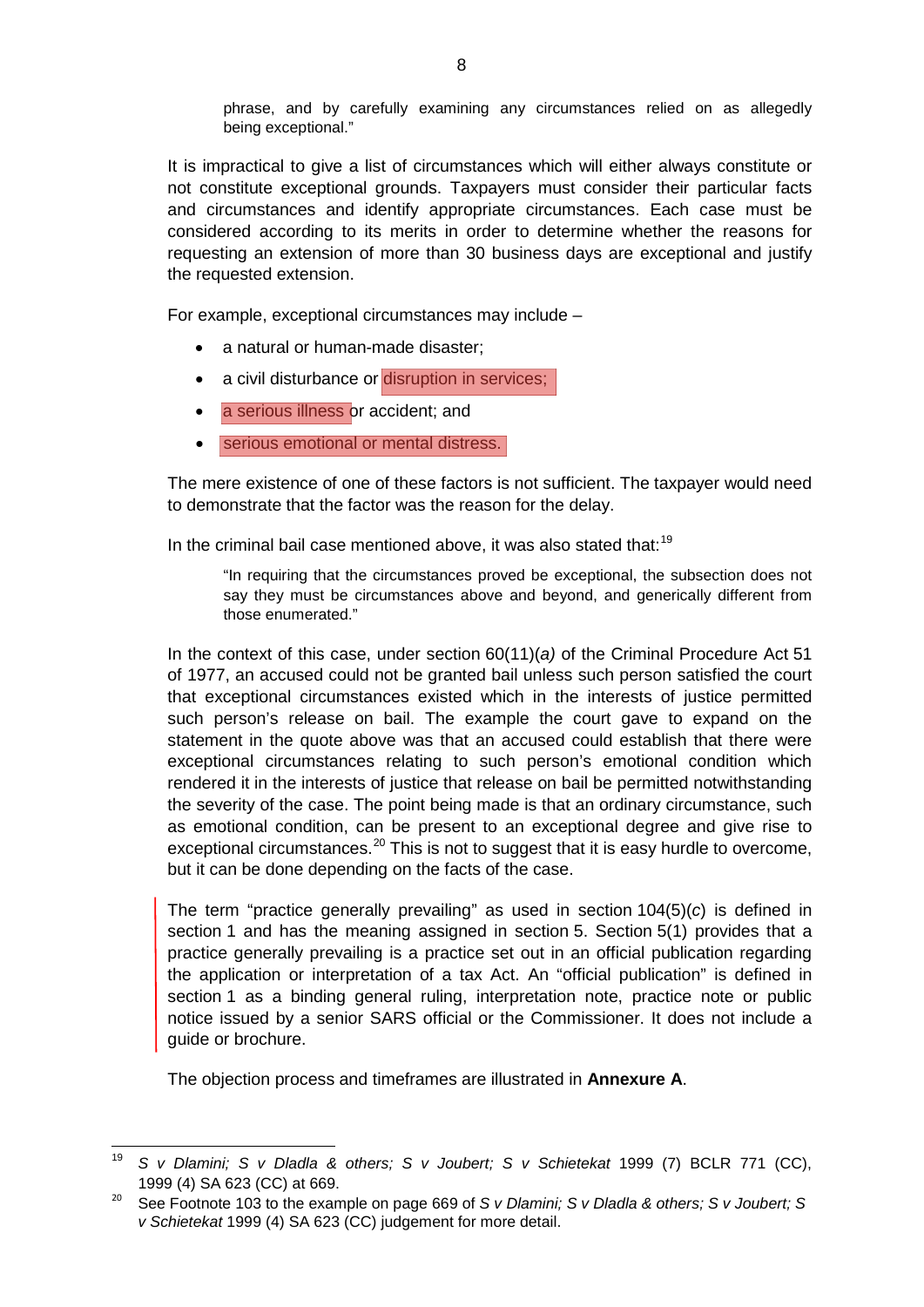## <span id="page-8-0"></span>**4.4 Applying for an extension of time in which to lodge an objection**

The obligation to provide facts and arguments supported by documentation and evidence when submitting an application for an extension of the period in which to lodge an objection lies with the taxpayer. SARS bears no responsibility, but reserves the right to make further enquiries.

In ITC 1795 $^{21}$  $^{21}$  $^{21}$  the taxpayer failed to provide proof of the expenses claimed and the Commissioner accordingly denied the objection. The taxpayer then lodged a late appeal and failed to provide valid reasons for the delay in noting the appeal. The court held that based on the facts and circumstances of the case the Commissioner was correct in not entertaining the late lodgement.

## In ITC 1883, Satchwell J stated the following: $^{22}$  $^{22}$  $^{22}$

"The onus is therefore on the appellant to satisfy the court that 'exceptional circumstances exist which give rise to the delay in lodging the objection'. This means that unusual facts must be proven which have a causal connection to the delay which resulted."

The court also found that proof of certain facts which caused the delay was required and that while certain arguments had been raised, they had not been based on documents or proof.

The importance of a taxpayer submitting a proper detailed application for an extension of time in which to lodge an objection or appeal cannot be overemphasised. A properly compiled application for an extension of time in which to lodge an objection or appeal does not mean SARS will immediately proceed with considering the underlying objection or appeal. SARS must first consider the request for an extension and, if granted, consideration of the underlying objection or appeal can proceed.

## <span id="page-8-1"></span>**4.5 Refusal to grant an extension**

A taxpayer may object and appeal against a decision of a senior SARS official not to grant an extension of the period in which to submit an objection or lodge an appeal.<sup>[23](#page-8-4)</sup>

Under section 104(5) (see **[4.3](#page-5-2)**) a senior SARS official may not grant an extension of the period to lodge an objection if more than three years have elapsed from the date of the assessment or the decision. In these circumstances, the senior SARS official does not make a decision not to grant an extension. The request for condonation or an extension is simply denied by operation of law. If more than three years have elapsed there is no decision under section 104(4) which is subject to objection and appeal and, even if there was a decision, under section 104(5)(*b*) the senior SARS official cannot allow the objection.<sup>[24](#page-8-5)</sup> This means that an objection which is delivered

<span id="page-8-2"></span><sup>&</sup>lt;sup>21</sup> (2005) 67 SATC 297 (G).<br><sup>22</sup> 78 SATC 225 et 227

<span id="page-8-3"></span> $^{22}$  78 SATC 225 at 227.

<sup>23</sup> Section 104(2)(*a*) and (*b*).

<span id="page-8-5"></span><span id="page-8-4"></span><sup>24</sup> Taxpayers wishing to dispute that there is no decision in these circumstances and, if successful, ask the tax court to consider the appropriateness of the "decision" must follow the procedural requirement of lodging an objection against SARS's "decision" – see *CSARS v Danwet 202 (Pty) Ltd* (Case 399/2017) [2018] ZASCA 38 (28 March 2018) which held that the tax court did not have the jurisdiction to consider a matter in respect of which the taxpayer had not lodged an objection under section 104(3).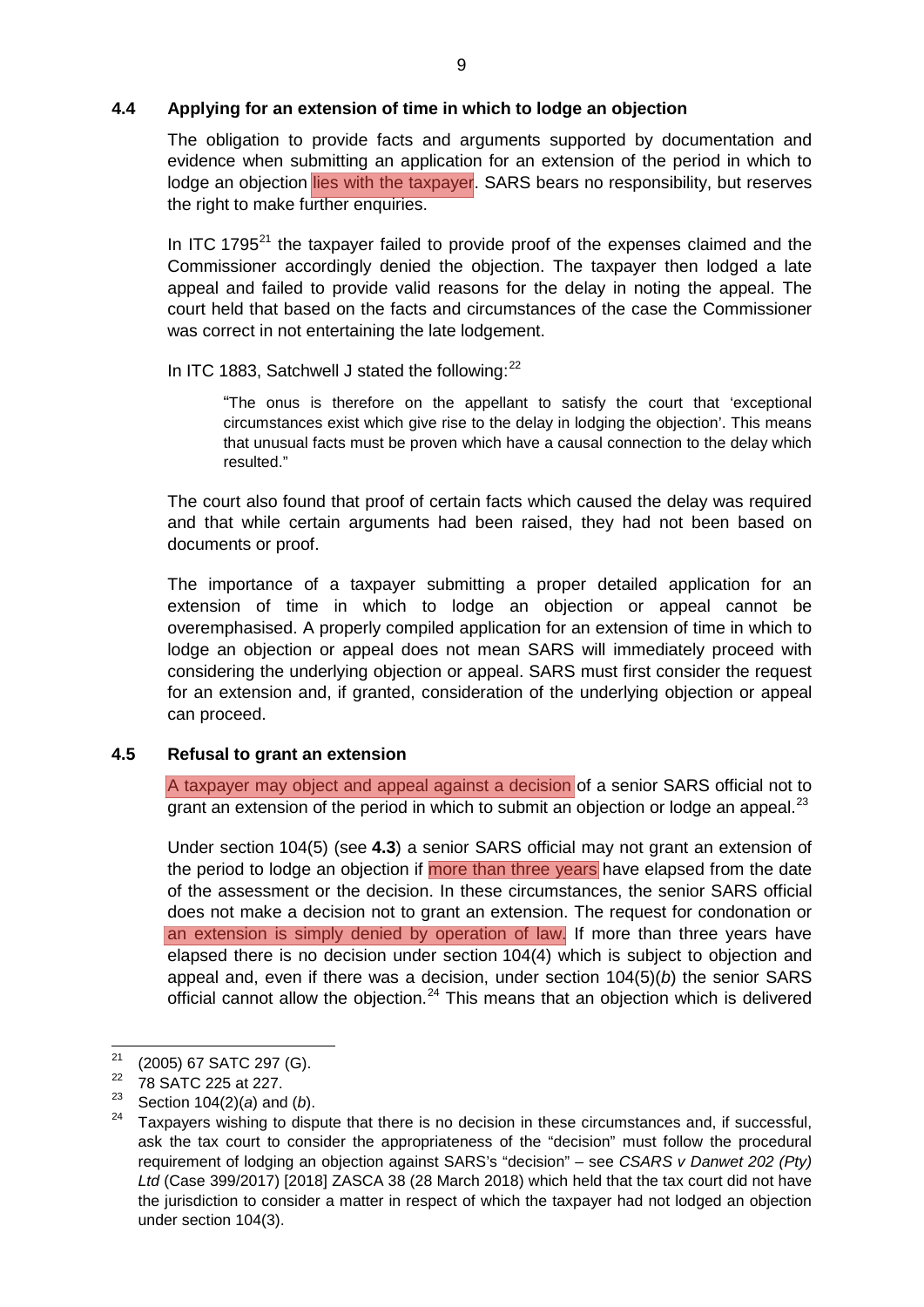to SARS more than three years after the date of the assessment or decision is invalid and cannot be considered.

#### <span id="page-9-0"></span>**4.6 Periods in which to resubmit invalid objections**

Rule 7(4) provides that SARS may regard an objection as invalid if a taxpayer did not deliver an objection in the manner and terms set out in rule  $7(2).^{25}$  $7(2).^{25}$  $7(2).^{25}$  SARS must generally<sup>[26](#page-9-3)</sup> notify the taxpayer and state the grounds for invalidity in a notice which must generally<sup>[27](#page-9-4)</sup> be issued to the taxpayer within 30 business days of delivery of the invalid objection. Such taxpayer may, under rule 7(5), submit a new objection within a period of 20 business days of the delivery of the notice without having to apply for an extension. However, a taxpayer who does not submit a new objection or who submits a new objection which does not comply with the requirements of rule 7(2) within the 20 business day period, may then submit a new and valid objection only with an application for an extension of the period in which to lodge an objection under section 104(4).<sup>[28](#page-9-5)</sup>

## <span id="page-9-1"></span>**5. Appeal – extension of the period in which an appeal against an unsuccessful objection may be lodged**

Any taxpayer who has lodged an objection to an assessment or decision and who is dissatisfied with SARS's decision to disallow the objection in whole or in part under section 106(2), may appeal against that decision within 30 business days<sup>[29](#page-9-6)</sup> after the delivery of the notice informing the taxpayer of the decision under section 106(4).

A senior SARS official may extend the period of 30 business days prescribed by the rules within which to lodge an appeal by –

- 21 business days if satisfied that reasonable grounds exist for the delay in noting the appeal: $30$  or
- up to 45 business days, if exceptional circumstances exist that justify an extension beyond 21 business days.<sup>[31](#page-9-8)</sup>

The factors relevant to the exercise of a discretion in extending the period in which to lodge an objection are also relevant to the exercise of a discretion in extending the period to lodge an appeal. As indicated in **[4.1](#page-2-2)**, these factors are neither all-embracing nor individually decisive and each case will be considered on its merits.

The extension, if granted, will run from the expiry of the 30 business day period stipulated in the rules, irrespective of when the request is made or granted. Therefore, if exceptional circumstances exist and the senior SARS official extends the period by 45 business days it means the taxpayer must appeal the decision

<span id="page-9-2"></span> $25$  An objection that is not lodged within the time limit of 30 business days will generally be regarded by SARS as an invalid objection.

<span id="page-9-3"></span><sup>&</sup>lt;sup>26</sup> Under rule 7(4)(*a*)-(*c*) the obligation to notify the taxpayer as indicated exists if the taxpayer used a SARS electronic filing service for lodging the objection and has an electronic filing page, if the taxpayer specified an address required under rule 7(2)(*c*) or if SARS is in possession of the taxpayer's current address.

<span id="page-9-4"></span> $\frac{27}{28}$  As above.

<span id="page-9-5"></span> $\frac{28}{29}$  Rule 7(6).

<span id="page-9-6"></span> $\frac{29}{30}$  Rule 10(1).

<span id="page-9-8"></span><span id="page-9-7"></span><sup>&</sup>lt;sup>30</sup> Section 107(2)(*a*).<br><sup>31</sup> Section 107(2)(*b*)

Section 107(2)(*b*).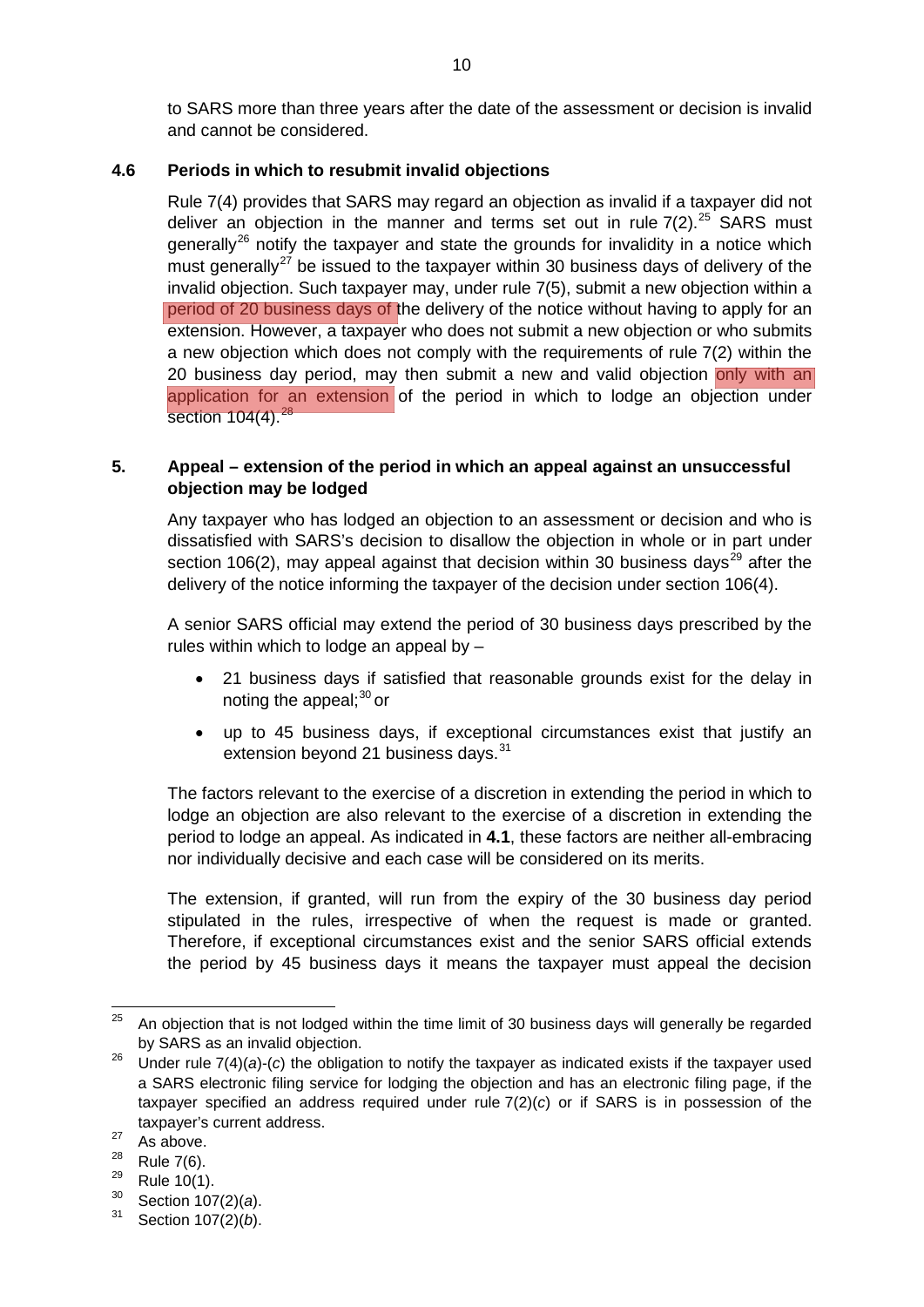within 75 business days [30 days under rule 10(1)(*a*) and extension to the period of 45 business days under section 107(2)(*a*)] after the delivery of the notice informing the taxpayer of the decision under section  $106(4).^{32}$  $106(4).^{32}$  $106(4).^{32}$ 

Under section 107(2) a senior SARS official may not grant an extension of the period to lodge an appeal if 75 days have elapsed after the notice of disallowance of the objection under Rule 9. In these circumstances, the senior SARS official does not make a decision not to grant an extension.<sup>[33](#page-10-2)</sup> The request for condonation or an extension is simply denied by operation of law. If 75 days have elapsed, there is no decision under section 107(2) which is subject to objection and appeal and, even if there was a decision, under section 107(2)(*b*) the senior SARS official cannot allow the objection.<sup>[34](#page-10-3)</sup> This means a notice of appeal which is delivered to SARS more than 75 days after the date of the assessment or decision is invalid and cannot be considered.

## <span id="page-10-0"></span>**6. Conclusion**

An objection against an assessment or decision must be lodged within 30 business days of the date of assessment or decision unless the taxpayer requested reasons for the assessment in which case the period runs from a later date. Similarly, an appeal against the disallowance of an objection must be lodged within 30 business days after delivery of the notice of disallowance of the objection.

A senior SARS official may extend the date for lodging an objection by –

- 30 business days if satisfied that reasonable grounds exist for the delay in lodging the objection; and
- between 31 business days and three years if satisfied that exceptional circumstances exist which gave rise to the delay in lodging the objection.

No extension can be granted for –

- a delay of more than three years from the date of assessment or decision; or
- an objection that relates to a change in the practice generally prevailing at the date of assessment or decision.

<span id="page-10-1"></span> $32$  We note with respect that this interpretation differs to the judgement in the unreported Case 0018/2016, Gauteng Tax Court, 27 January 2017. The judgement was taken on appeal in *CSARS v Danwet* (399/2017) [2018] ZASCA 38 (28 March 2018) and overturned. In the latter case, the SCA found the tax court did not have jurisdiction to hear the matter.

<span id="page-10-2"></span><sup>33</sup> In paragraph 12 of the judgment of *CSARS v Danwet* (399/2017) [2018] ZASCA 38 (28 March 2018), in an *obiter* remark, the judge stated that a decision in terms of section 107(2) is a "decision" for purposes of section 104(2) and section 129(2). Whether or not an operation of law in the context of section 104(2) in fact constituted a decision for purposes of section 104(2) was not an issue put before the court.

<span id="page-10-3"></span><sup>&</sup>lt;sup>34</sup> Taxpayers wishing to dispute that there is no decision in these circumstances and, if successful, ask the tax court to consider the appropriateness of the "decision" must follow the procedural requirement of lodging an objection against SARS's "decision" – see *CSARS v Danwet 202 (Pty) Ltd* (Case 399/2017) [2018] ZASCA 38 (28 March 2018) which held that the tax court did not have the jurisdiction to consider a matter in respect of which the taxpayer had not lodged an objection under section 104(3).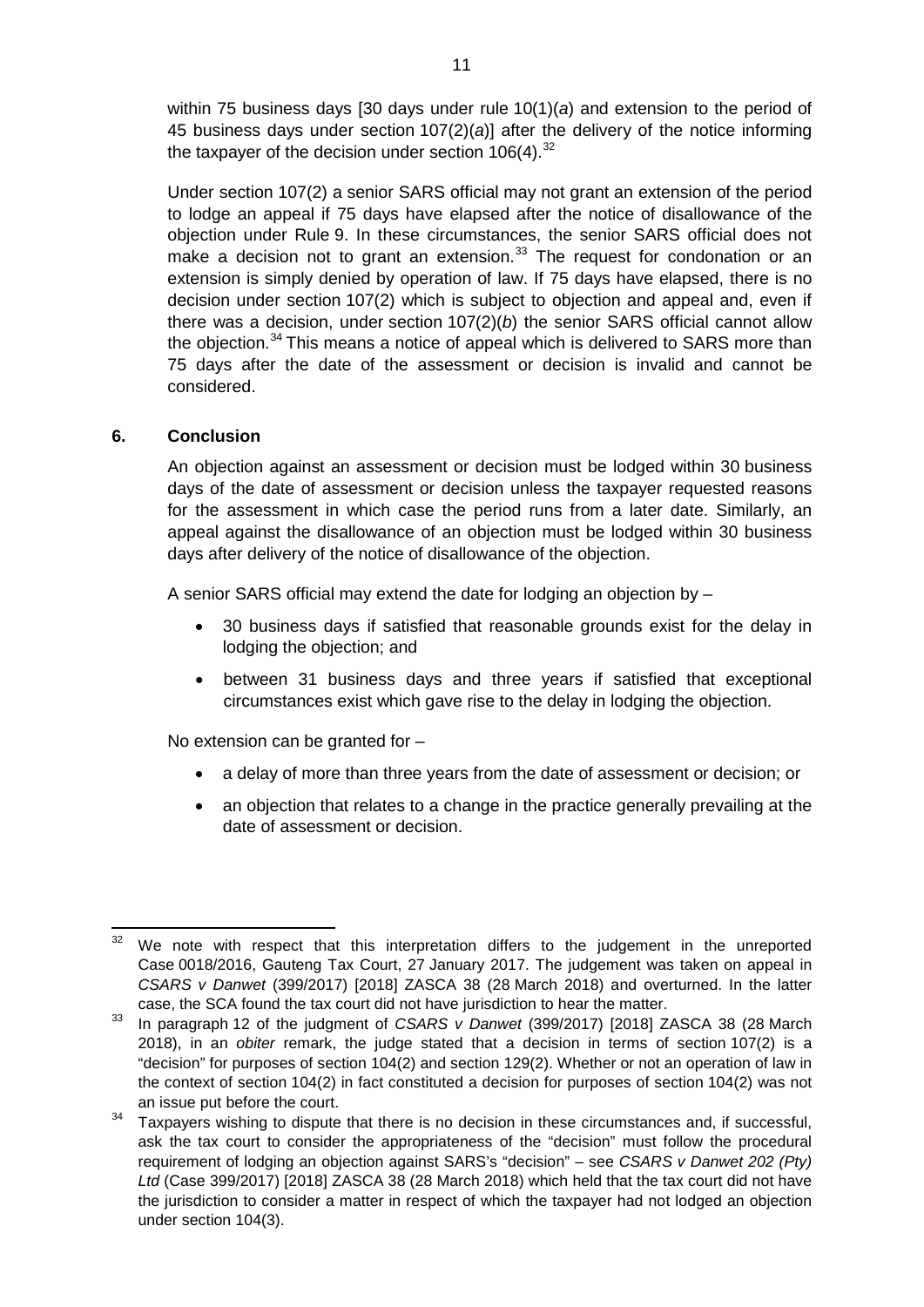A senior SARS official may extend the date for lodging an appeal by –

- 21 business days, if satisfied that reasonable grounds exist for the delay; or
- up to 45 business days, if exceptional circumstances exist that justify an extension beyond 21 business days.

#### **Legal Counsel SOUTH AFRICAN REVENUE SERVICE**<br>Date of 1st issue 19 10 line 2002 سد<br>سبز 18 June 2003

| 18 June 2003     |
|------------------|
| 8 November 2004  |
| 10 July 2013     |
| 20 November 2014 |
|                  |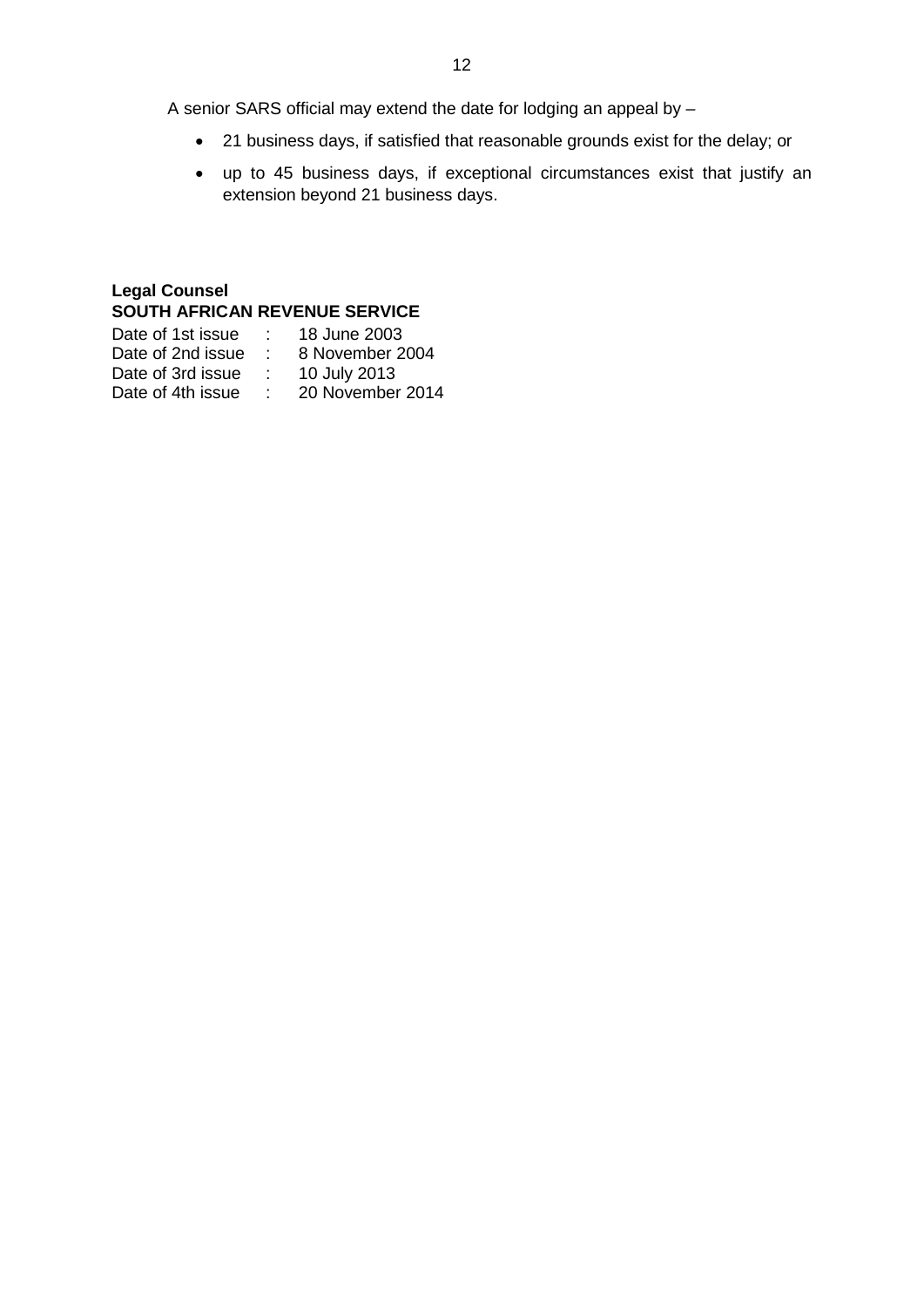<span id="page-12-0"></span>The objection process and timeframes can be illustrated as follows:

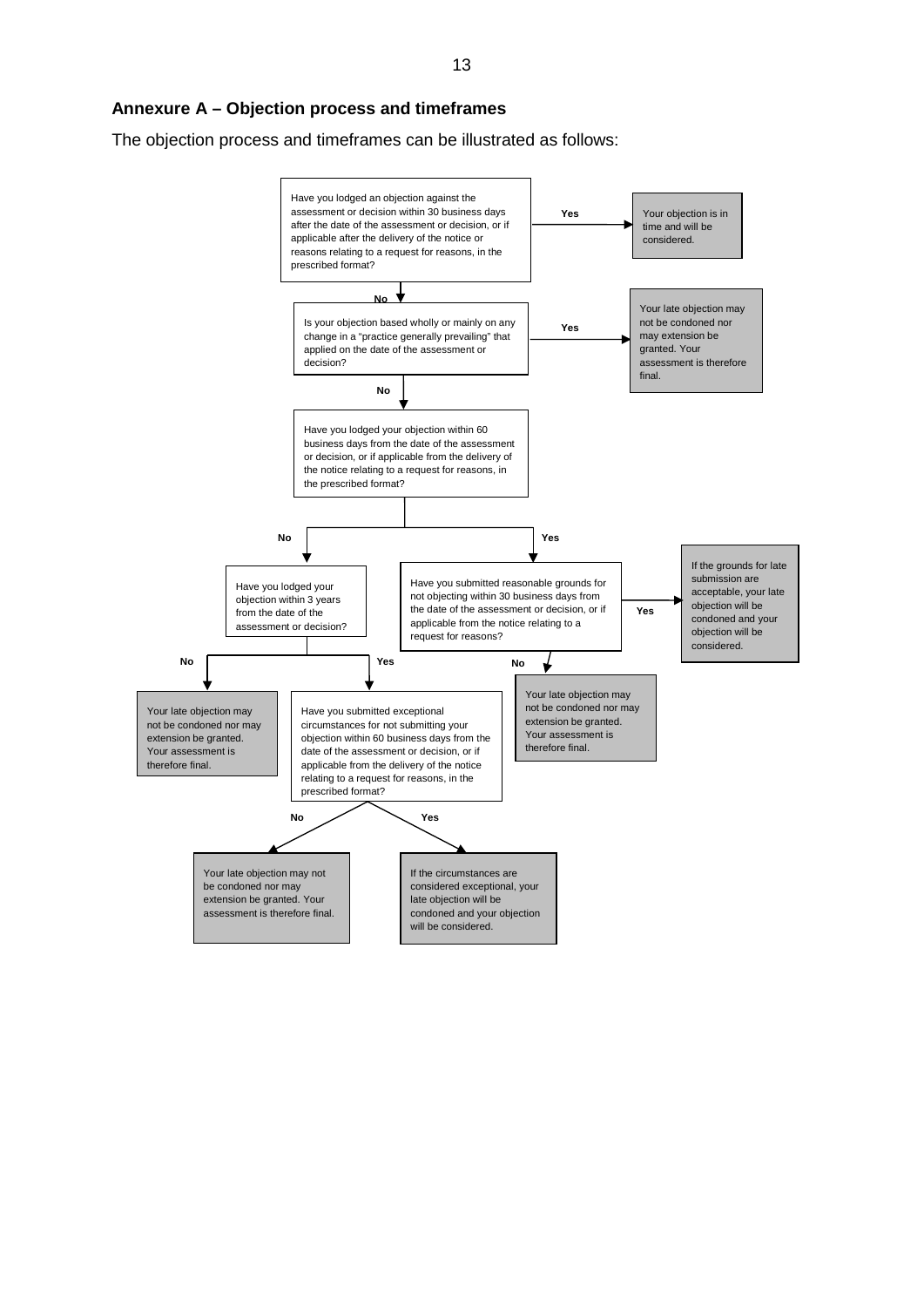#### <span id="page-13-0"></span>**Annexure B – The law**

#### **Definition of "date of assessment" in section 1**

#### **"date of assessment"** means—

- (*a*) in the case of an assessment by SARS, the date of the issue of the notice of assessment; or
- (b) in the case of self-assessment by the taxpayer-
	- (i) if a return is required, the date that the return is submitted; or
	- (ii) if no return is required, the date of the last payment of the tax for the tax period or, if no payment was made in respect of the tax for the tax period, the effective date;

#### **Section 104**

**104. Objection against assessment or decision.**—(1) A taxpayer who is aggrieved by an assessment made in respect of the taxpayer may object to the assessment.

(2) The following decisions may be objected to and appealed against in the same manner as an assessment—

- (*a*) a decision under subsection (4) not to extend the period for lodging an objection;
- (*b*) a decision under section 107(2) not to extend the period for lodging an appeal; and
- (*c*) any other decision that may be objected to or appealed against under a tax Act.

(3) A taxpayer entitled to object to an assessment or 'decision' must lodge an objection in the manner, under the terms, and within the period prescribed in the 'rules'.

(4) A senior SARS official may extend the period prescribed in the 'rules' within which objections must be made if satisfied that reasonable grounds exist for the delay in lodging the objection.

- (5) The period for objection must not be so extended—
	- (*a*) for a period exceeding 30 business days, unless a senior SARS official is satisfied that exceptional circumstances exist which gave rise to the delay in lodging the objection;
	- (*b*) if more than three years have lapsed from the date of assessment or the 'decision'; or
	- (*c*) if the grounds for objection are based wholly or mainly on a change in a practice generally prevailing which applied on the date of assessment or the 'decision'.

#### **Section 107(1) to (3)**

**107. Appeal against assessment or decision.**—(1) After delivery of the notice of the decision referred to in section 106 (4), a taxpayer objecting to an assessment or 'decision' may appeal against the assessment or 'decision' to the tax board or tax court in the manner, under the terms and within the period prescribed in this Act and the 'rules'.

- (2) A senior SARS official may extend the period within which an appeal must be lodged for—
	- (*a*) 21 business days, if satisfied that reasonable grounds exist for the delay; or
	- (*b*) up to 45 business days, if exceptional circumstances exist that justify an extension beyond 21 business days.
- (3) A notice of appeal that does not satisfy the requirements of subsection (1) is not valid.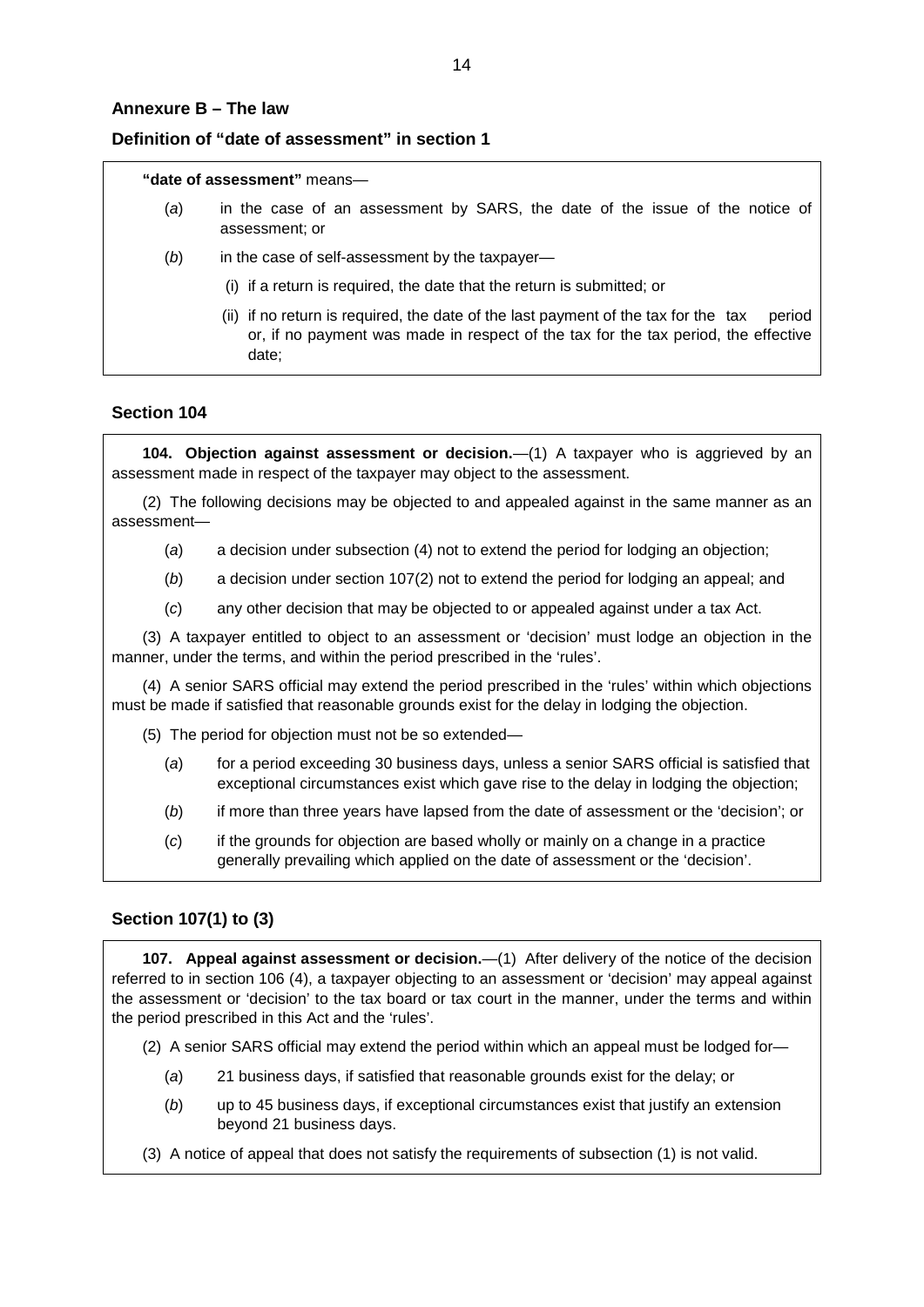#### **Definition of "deliver" in rule 1**

**"deliver"** means to issue, give, send or serve a document to the address specified for this purpose under these rules, in the following manner:

- (*a*) by SARS, the clerk or the registrar, in the manner referred to in section 251 or 252 of the Act, except the use of ordinary post;
- (*b*) by SARS, if the taxpayer or appellant uses a SARS electronic filing service to dispute an assessment, by posting it on the electronic filing page of the taxpayer or appellant; or
- (*c*) by the taxpayer or appellant, by—
	- (i) handing it to SARS, the clerk or the registrar;
	- (ii) sending it to SARS, the clerk or the registrar by registered post;
	- (iii) sending it to SARS, the clerk or the registrar by electronic means to an e-mail address or telefax number; or
	- (iv) if the taxpayer or appellant uses a SARS electronic filing service to dispute an assessment, submitting it through the SARS electronic filing service.

#### **Rule 7 – Objection against assessment**

(1) A taxpayer who may object to an assessment under section 104 of the Act, must deliver a notice of objection within 30 days after—

- (*a*) delivery of a notice under rule 6(4) or the reasons requested under rule 6; or
- (*b*) where the taxpayer has not requested reasons, the date of assessment.
- (2) A taxpayer who lodges an objection to an assessment must—
	- (*a*) complete the prescribed form in full;
	- (*b*) specify the grounds of the objection in detail including—
		- (i) the part or specific amount of the disputed assessment objected to;
		- (ii) which of the grounds of assessment are disputed; and
		- (iii) the documents required to substantiate the grounds of objection that the taxpayer has not previously delivered to SARS for purposes of the disputed assessment;
	- (*c*) if a SARS electronic filing service is not used, specify an address at which the taxpayer will accept delivery of SARS's decision in respect of the objection as well as all other documents that may be delivered under these rules;
	- (*d*) sign the prescribed form or ensure that the prescribed form is signed by the taxpayer's duly authorised representative; and
	- (*e*) deliver, within the 30 day period, the completed form at the address specified in the assessment or, where no address is specified, the address specified under rule 2.

(3) The taxpayer may apply to SARS under section 104(4) for an extension of the period for objection.

(4) Where a taxpayer delivers an objection that does not comply with the requirements of subrule (2), SARS may regard the objection as invalid and must notify the taxpayer accordingly and state the ground for invalidity in the notice within 30 days of delivery of the invalid objection, if—

- (*a*) the taxpayer used a SARS electronic filing service for the objection and has an electronic filing page;
- (*b*) the taxpayer has specified an address required under subrule (2)(*c*); or